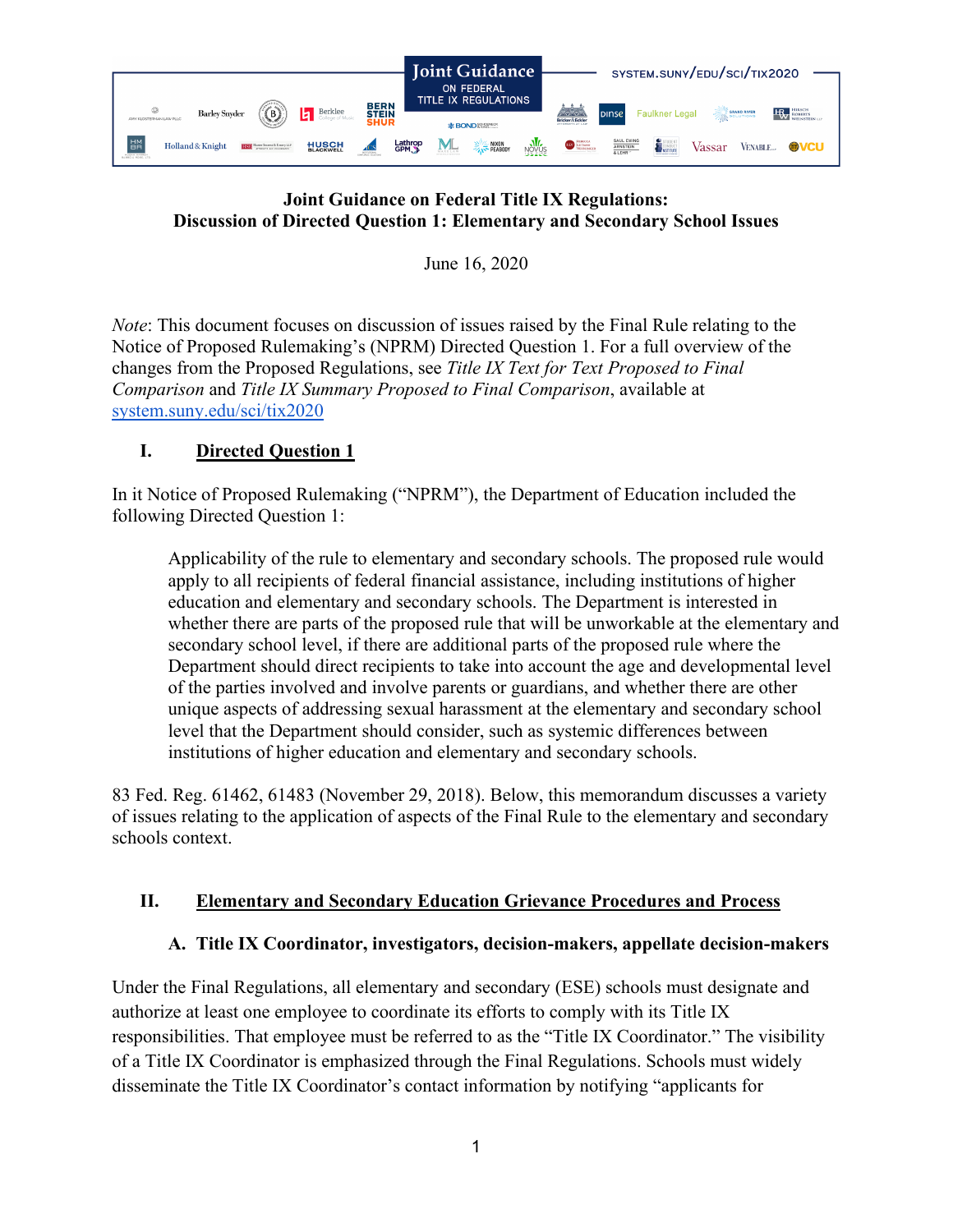admission and employment, students, parents or legal guardians . . . employees, and all unions or professional organizations holding collective bargaining or professional agreements . . ." with the school of the name, title, office address, email and telephone number of the Title IX Coordinator. *See* Final Rule § 106.8 (a). Moreover, schools must prominently display the contact information on its website and in each handbook or catalog that it makes available to those individuals listed above. *See* Final Rule § 106.8 (b)(2).

In addition to Title IX Coordinators, the Title IX process prescribed by the Final Rule requires schools to have an investigator, decision maker, appellate decision maker and informal resolution facilitator. The investigator, decision maker, and appellate decision maker must be separate individuals; however, the Title IX Coordinator may also serve as an investigator or informal resolution facilitator. 85 Fed. Reg. 30026, 30370 (May 19, 2020). Schools should exercise caution in determining whether a Title IX Coordinator should serve in dual roles given issues that may arise with conflicts of interest and, from a practical standpoint, the ability to manage the duties of a Title IX Coordinator which include initiating and tracking supportive measures.

The Final Regulations require that all of these individuals receive specific training to fulfill their roles. For further discussion on such training, see Joint Guidance Memorandum on ["Training of](https://system.suny.edu/media/suny/content-assets/documents/sci/tix2020/Training-of-Officials.pdf)  [Officials.](https://system.suny.edu/media/suny/content-assets/documents/sci/tix2020/Training-of-Officials.pdf)"

## **B. Making a report/filing a complaint**

Under the Final Rule, any person can report sexual harassment, whether or not the person reporting is the alleged victim or has any affiliation to the school. Final Rule  $\S$  106.8(a). Accordingly, third parties, employees, and parents may all report sexual harassment to a school. Further, a report of conduct that could constitute sexual harassment made to any ESE employee constitutes "notice" for the purpose of triggering a school's obligations under Title IX. § 106.30(a). This means that in ESE, all school employees (coaches, counselors, teachers, janitors, etc.) should be trained in how to handle disclosures of sexual harassment, identify conduct that could constitute sexual harassment, and report such conduct to the school's Title IX Coordinator, who is responsible for coordinating the school's response. In practical effect, this makes all ESE school employees "mandatory reporters" to the school's Title IX Coordinator for the purposes of Title IX.

The Department explained its rationale for requiring ESE school employees to be mandated reporters to the Title IX Coordinator as follows:

Under these final regulations, in elementary and secondary schools, notice to "any employee" (in addition to notice to the Title IX Coordinator or to any official with authority) triggers the recipient's response obligations, so there is no longer a need to use the responsible employees rubric. Under these final regulations, an elementary and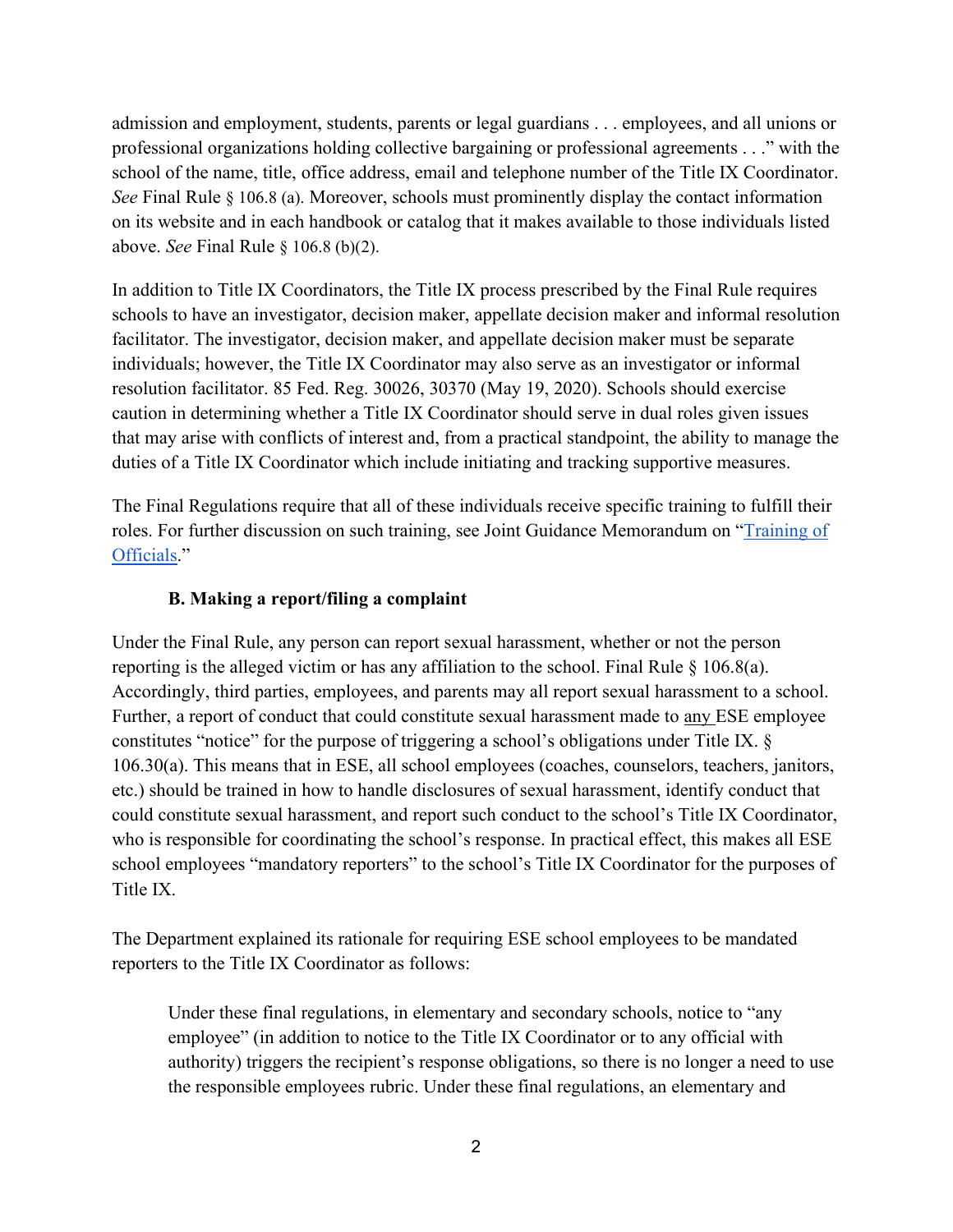secondary school must respond whenever *any* employee has notice of sexual harassment or allegations of sexual harassment, so there is no need to distinguish among employees who have "authority to redress the harassment," have the "duty to report" misconduct to appropriate school officials, or employees who "a student could reasonably believe" have that authority or duty. In the elementary and secondary school setting where school administrators, teachers, and other employees exercise a considerable degree of control and supervision over their students, the Department believes that requiring a school district to respond when its employees know of sexual harassment (including reports or allegations of sexual harassment) furthers Title IX's non- discrimination mandate in a manner that best serves the needs and expectations of students. The Department is persuaded by commenters who asserted that students in elementary and secondary schools often talk about sexual harassment experiences with someone other than their teacher, and that it is unreasonable to expect young students to differentiate among employees for the purpose of which employees' knowledge triggers the school's response obligations and which do not. Elementary and secondary schools generally operate under the doctrine of *in loco parentis*, under which the school stands "in the place of" a parent with respect to certain authority over, and responsibility for, its students. Further, employees at elementary and secondary schools typically are mandatory reporters of child abuse under State laws for purposes of child protective services. The Department is persuaded that employees at elementary and secondary schools stand in unique position with respect to students and that a school district should be held accountable for responding to sexual harassment under Title IX when the school district's employees have notice of sexual harassment or sexual harassment allegations.

#### 85 Fed. Reg. at 30040.

A report of sexual harassment to any ESE school employee triggers the school's obligation to respond in a manner that is not deliberately indifferent. To ensure that the school's response is not deliberately indifferent, the Title IX Coordinator must promptly offer the complainant supportive measures and explain the process for filing a formal complaint. § 106.44(a). Unlike a report of sexual harassment, a formal complaint triggers a school's obligation to investigate and proceed with the formal grievance process outlined in § 106.45. A formal complaint is a document signed by the complainant, meaning the person alleged to be the victim of conduct that could constitute sexual harassment, or the Title IX Coordinator. The Final Rule specifically allow parents and guardians with the legal authority to act on behalf of their students (e.g., because of the student's age) to act on behalf of student parties in the Title IX grievance process, including by signing a formal complaint.  $\S 106.6(g)$ .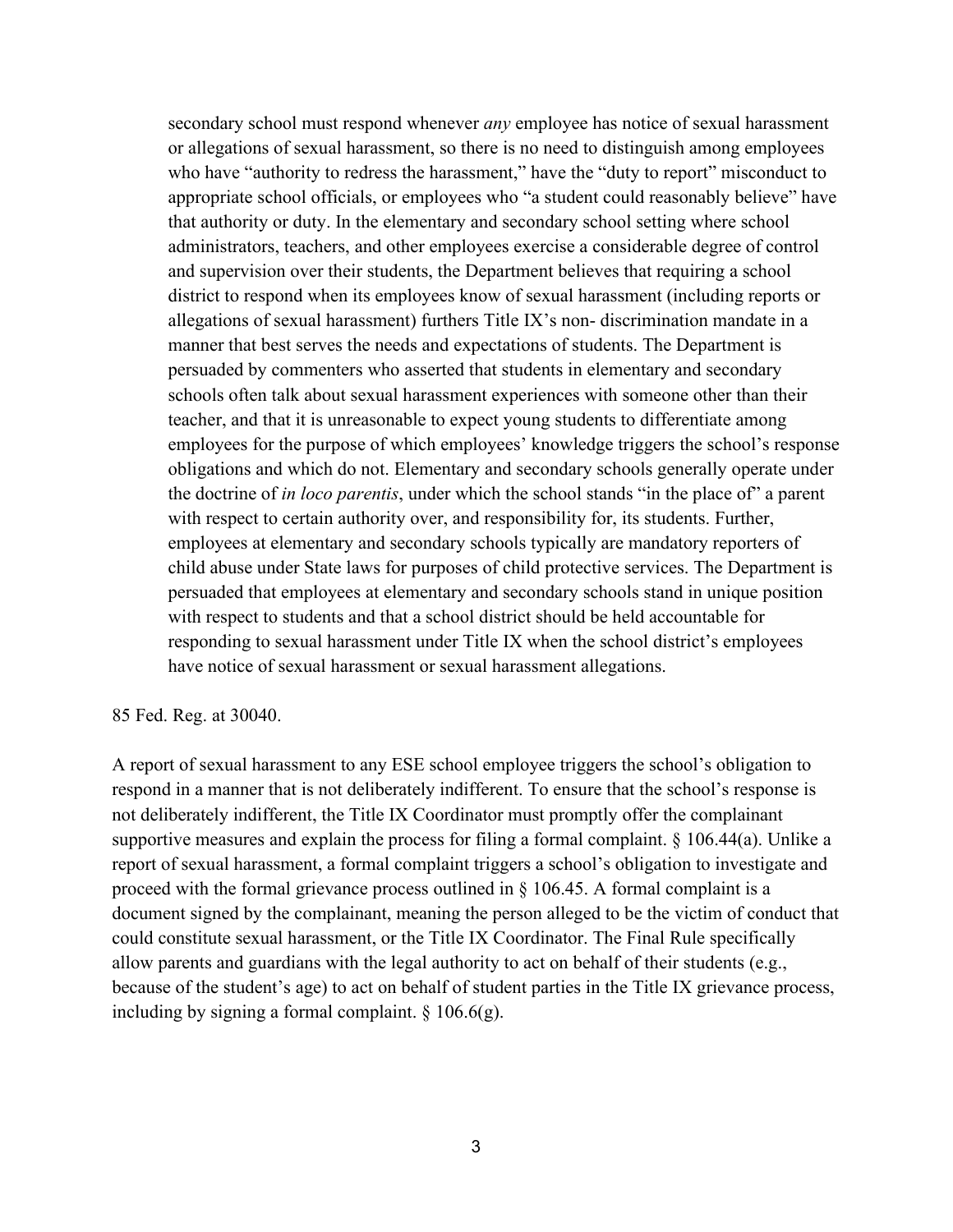### **C. Investigations**

The Final Regulations require schools to follow specific procedural steps prior to initiating an investigation into alleged conduct covered under Title IX. For many ESE schools, the process outlined in the Final Regulations will be a substantial departure from common investigation practices. School administrators will no longer be permitted to summon a student "to the principal's office" to ask questions about an incident of alleged sexual harassment (or any conduct covered by Title IX). Rather, under the Final Regulations, when a formal complaint is made alleging sexual harassment covered under Title IX, the school must send both parties a detailed written notice, which contains:

- Sufficient details of the allegations, including the identities of the parties if known, the conduct allegedly constituting sexual harassment, and the date and location of the alleged incident, if known;
- The presumption of innocence of the Respondent;
- A statement that the parties are entitled to an advisor of their choice;
- A statement that the parties can request to inspect and review evidence;
- Inform the parties of any prohibition on knowingly making false statements;
- The option for informal resolution; and
- A copy of the school's Grievance Procedures.

§ 106.45(b)(2). This written notice must be provided to the parties prior to any investigative interviews, meetings, or hearings. The Final Rule states this notice must be provided "with sufficient time to prepare a response before any initial interview" and that advance written notice be provided prior to any subsequent interviews, meetings, or hearings to allow "sufficient time to prepare to participate." *Id;* § 106.45(b)(5)(v). Further, the parties are each entitled to have an advisor of their choice (who could be an attorney or a parent) accompany them to any meeting, interview, or hearing, though the school may establish restrictions on the advisor's participation in such proceedings.  $\S 106.45(b)(5)(iv)$ .

Given these procedural steps, which must take place before any investigative interviews, it will be important for schools to develop template written notice forms and allow parties sufficient time to review them and select an advisor prior to initiating an investigation.

In addition, during the course of the investigation, the burden rests on the school, not the parties, to collect evidence sufficient to reach a determination regarding responsibility. Nonetheless, the school cannot restrict either party from discussing the allegations under investigation or gathering and collecting evidence to support their version of events. Under the Final Rule, the parties must be given an equal opportunity to present witnesses (including fact and expert witnesses), and other inculpatory and exculpatory evidence.  $\S 106.45(b)(5)(i) - (vii)$ .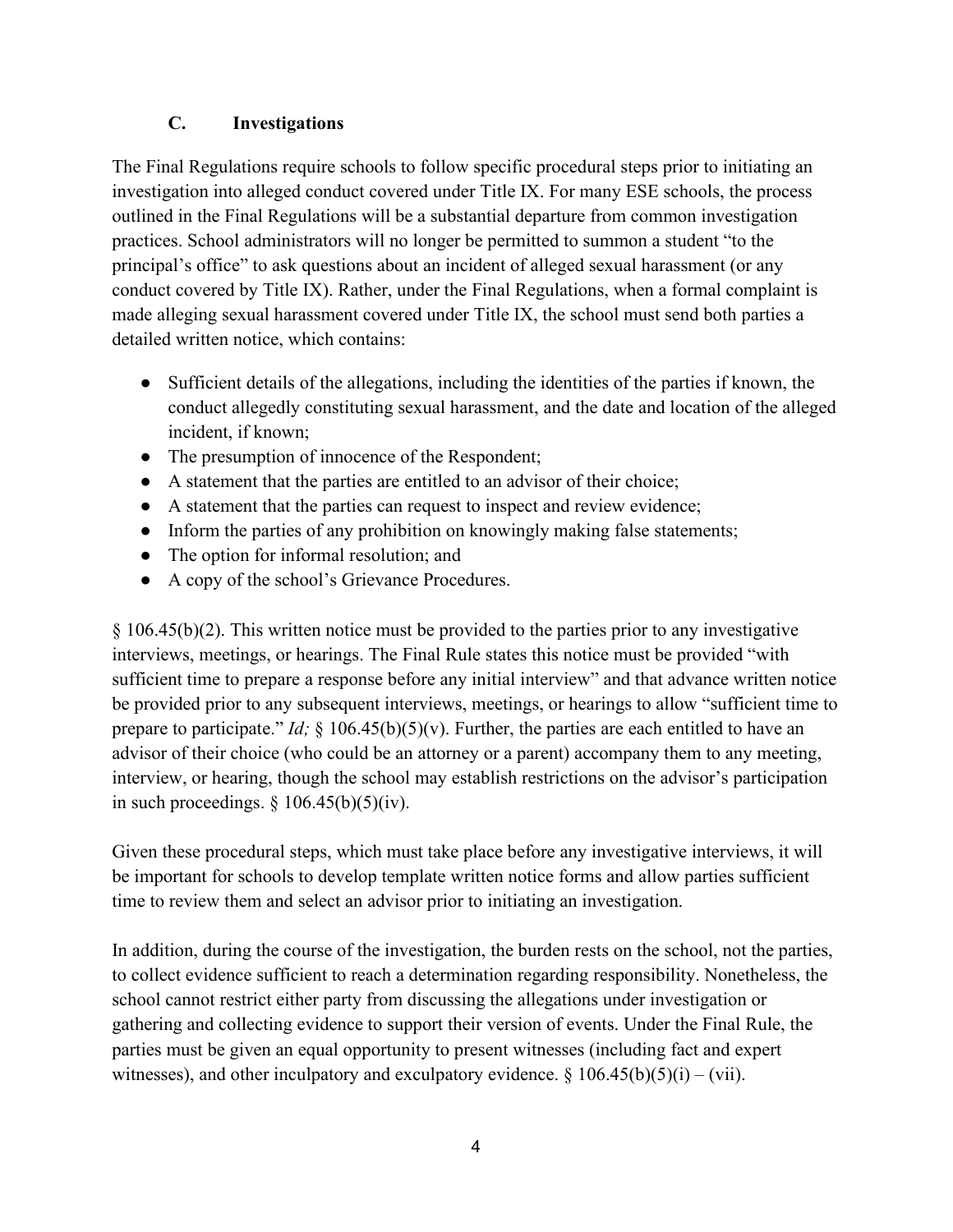At the completion of the information-gathering phase, the investigator must send the parties and their advisors all evidence directly related to the allegations even if the evidence will not be relied upon in reaching a determination regarding responsibility. he parties must be given 10 days to review this evidence and provide a written response, which the investigator must in turn consider prior to completing the investigative report. The investigator must then generate a written investigative report that fairly summarizes the relevant evidence, which is also sent to both parties and their advisors. *Id.* As discussed further below, the parties and advisors must then be given an opportunity to formulate and pose written questions to one another and witnesses prior to a determination on responsibility by a separate decision-maker.

The Final Regulations will require ESE schools to implement a more formal and structured investigation process than many currently follow. Because this will represent a significant departure for many ESE schools, schools should plan to meet with stakeholders to explain the new procedural requirements and how they will impact and elongate the timeframe for investigations. Schools will also need to train Title IX Coordinators, investigators, and decisionmakers to ensure these procedures are followed in every complaint covered under Title IX.

## **D. Hearing/No Hearing**

Section 106.45(b)(6)(ii) of the Final Rule provides that ESE schools "may, but need not, provide for a hearing" to resolve formal complaints of sexual harassment after the investigation has concluded. First, regardless of whether a hearing is held, and before any determination regarding responsibility is reached, the decision-maker(s) must afford each party "the opportunity to submit written, relevant questions that a party wants asked of any party or witness, provide each party with the answers, and allow for additional, limited follow-up questions from each party." Second, regardless of whether a hearing is held, the provision limits questions about the complainant's sexual predisposition or prior sexual behavior except under certain circumstances. Finally, the decision-maker(s) "must explain to the party proposing the questions any decision to exclude a question as not relevant." Each of these provisions is discussed in more detail in the section of the Joint Guidance Memorandum on [Section 106.45\(b\)\(6\)\(ii\).](https://system.suny.edu/media/suny/content-assets/documents/sci/tix2020/Hearings-Optional---Elementary-and-Secondary.pdf)

Despite the purported hearing/no hearing option for ESE institutions, some ESE institutions must offer a hearing pursuant to state law. The Joint Guidance group has compiled a summary chart of state expulsion hearing requirements available [here.](https://system.suny.edu/media/suny/content-assets/documents/sci/tix2020/50-State-Comparison-Hearing-Requirements-Elementary-and-Secondary-Schools.pdf)

#### **III. Students**

#### **A. Emergency removal**

As explained further in the Joint Guidance Memorandum on [Emergency Removal,](https://system.suny.edu/media/suny/content-assets/documents/sci/tix2020/Emergency-Removal.pdf) the Final Rule permits removal from a recipient's educational program prior to a finding of responsibility under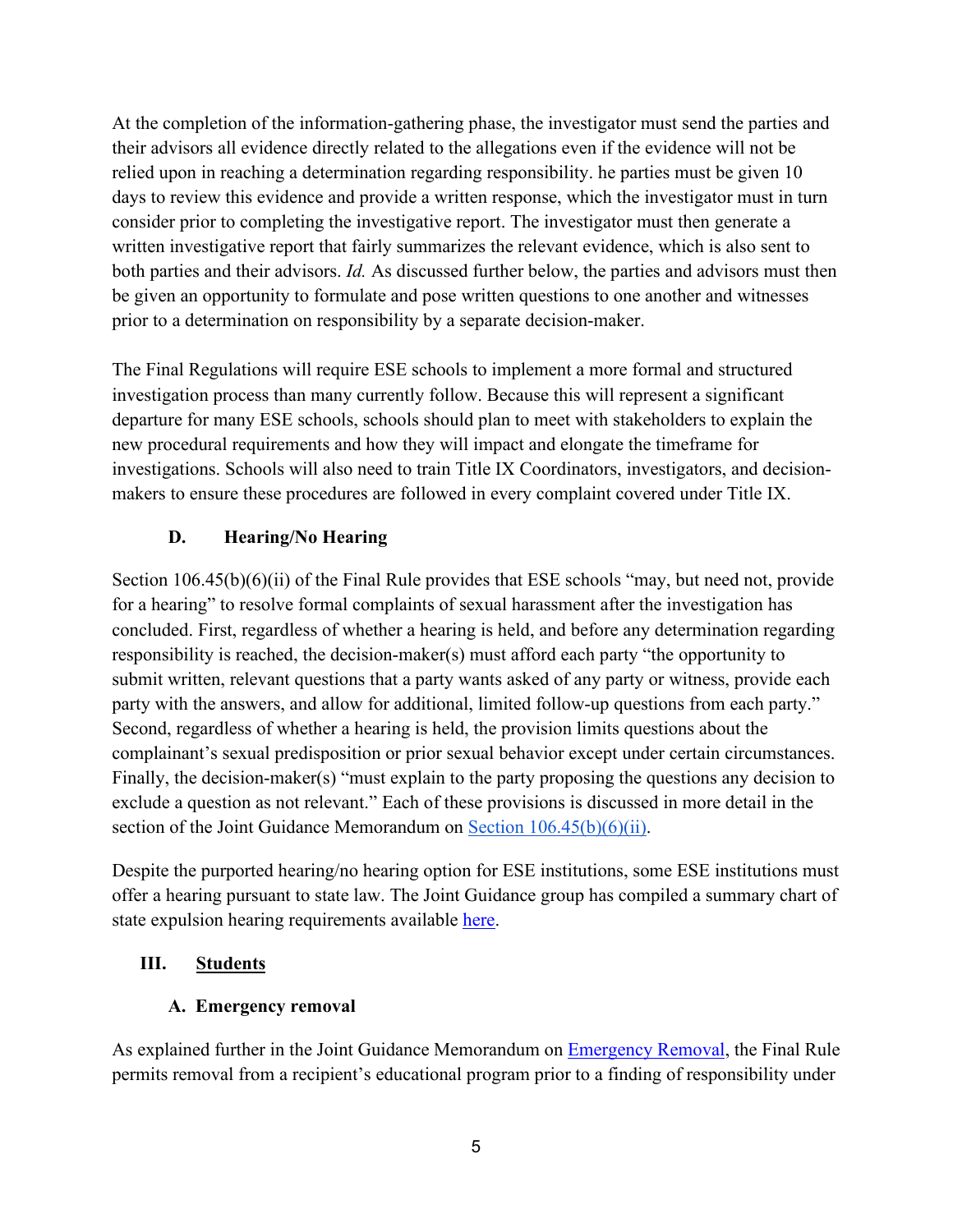limited emergency circumstances in which an immediate threat to physical health or safety exists.

In addition to implementing IDEA and Section 504-compliant practices for emergency removal, ESE recipients should be aware of state-specific requirements for excluding students from school. The Department promised to offer technical assistance for schools that need to meet competing compliance requirements for laws under the Department's authority. (FR 30228). The Department's believes, however, that the regulations preempt processes for excluding students as described in various state laws and "nothing in § 106.44(c) relieves a recipient from complying with State laws requiring that students under a certain age receive government-provided education services." 85 Fed. Reg. at 30228-29.

## **B. Supportive measures**

Like post-secondary institutions, ESE institutions must promptly offer supportive measures to a complainant under § 106.44(a) regardless of whether a formal complaint is filed. Supportive measures are generally discussed by the Joint Guidance team in Memos on *Institutional* [Response & Liability](https://system.suny.edu/media/suny/content-assets/documents/sci/tix2020/Geography-of-Jurisdiction-and-Institutional-Liability.pdf) and Supportive Measures, Defined - § 106.30.

The Joint Guidance team anticipates that formal complaints filed by elementary or secondary school-aged students will be less common than formal complaints filed by parents pursuant to §  $106.6(g)$  or, where parents or students decline to file a formal complaint but where the recipient's failure to initiate formal complaint procedures would amount to deliberate indifference, signed by the Title IX Coordinator. Acknowledging that possibility, the Department clarifies that "regardless of who actually witnesses or reported the sexual harassment," the "complainant" who must be offered supportive measures is the "person alleged to be the victim of conduct that could constitute sexual harassment." 85 Fed. Reg. at 30483. "[I]f a recipient does not provide a complainant with supportive measures, then the recipient must document the reasons why such a response was not clearly unreasonable in light of the known circumstances." *Id*. at 30181.

Some commenters noted that an extensive grievance process at the ESE level limits ESE recipients' ability to react to time-sensitive situations. The Department responded that an ESE recipient's obligation to promptly respond by offering supportive measures to a complainant "gives ESE recipients wide discretion to quickly, effectively take steps to protect student safety, deter sexual harassment, and preserve a complainant's equal educational access." *Id.* at 30483. Supportive measures offered to a complainant may not be "paired with actions that are punitive, disciplinary, or unreasonably burdensome on the respondent," *Id.*; however, recipients are permitted to offer supportive measures that somewhat burden a respondent "so actions such as changing a respondent's class or activity schedule" could be appropriate supportive measures. *Id.*

Recipients are required to define the range of disciplinary sanctions and supportive measures in their policies. In doing so, ESE recipients must be careful not to define a potential supportive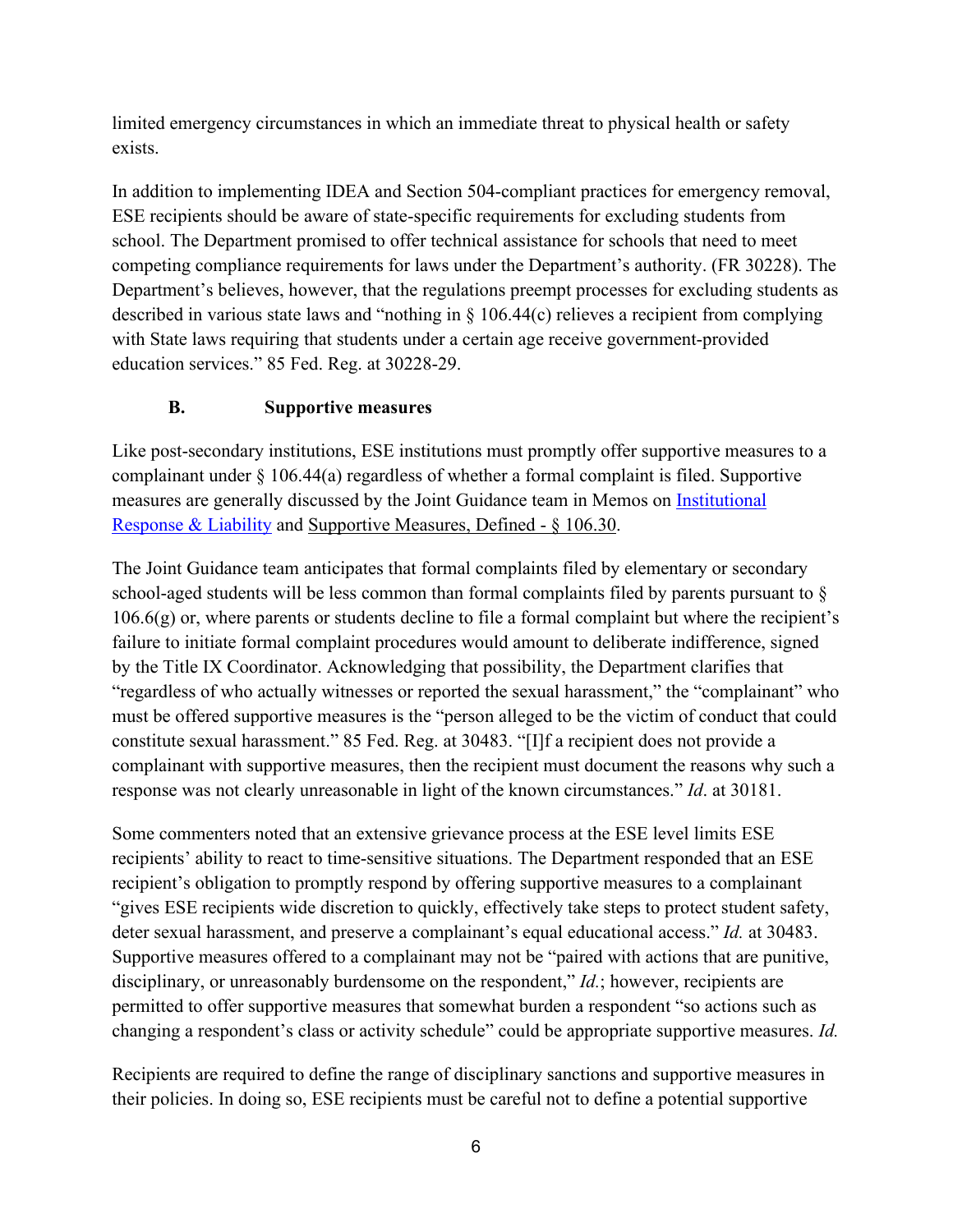measure as a disciplinary sanction because disciplinary sanctions cannot be imposed prior to the conclusion of the grievance process. *Id.* at 30182. Also, supportive measures may be implemented without a finding of responsibility and a recipient may continue to provide supportive measures upon a finding of non-responsibility. *Id.* at 30183. For example, removal from an extracurricular activity may be considered a supportive measure; therefore, an ESE recipient that anticipates offering that type of supportive measure should not also include removal from an extracurricular activity in the range of possible disciplinary sanctions.

#### **C. Parent/Guardian involvement**

Though not addressed in the NPRM, the Final Rule added  $\S$  106.6(g) to specifically recognize the legal rights of parents or guardians to act on behalf of minor complainants, respondents, witnesses, or any other individual during a Title IX grievance process. Whether a parent or guardian has the legal right to act on behalf of an individual is determined by State law, court orders, child custody arrangements or other sources granting legal rights to parents or guardians*. See* 85 Fed. Reg. at 30453*.* If a parent or guardian has a legal right to act on behalf of the student, then they must be permitted to exercise the rights granted to the student under the Final Regulations. This includes requesting supportive measures, filing a formal complaint, receiving written notice of the allegations, deciding whether to participate in an informal resolution, inspecting evidence obtained as part of the investigation, reviewing the investigation report, posing and responding to written questions to and from the other party, and filing an appeal. *See Id.* at 30453-30454. The Final Regulations also amend the "notification" provisions to make clear that, to effectively exercise these rights, parents and legal guardians of elementary and secondary school students must receive notice of the school's Title IX policy, including the contact information for the school's Title IX Coordinator. § 106.8(a)-(b); *See 85 Fed. Reg.* at 30468.

In addressing concerns about parents controlling the Title IX grievance process, the Department stated as follows:

In response to commenters concerned about whether a minor party has the right to have a parent help pose questions and answers under this provision, we have added  $\S 106.6(g)$  to clarify that nothing in these regulations changes or limits the legal rights of parents or guardians to act on behalf of a party. The Department declines to specify whether a parent writing out questions or answers on behalf of the student-party must consult their child; this matter is addressed by other laws concerning the scope of a parent's legal right to act on behalf of their child. The Department understands commenters' concerns that the written submission of questions procedure may "devolve into a fight" between parents of minor parties, but reiterates that recipients retain discretion to adopt rules of decorum that, for example, require questions to be posed in a respectful manner (e.g., without using profanity or irrelevant *ad hominem* attacks). Further, the decision-maker has the obligation to permit only relevant questions to be asked and must explain to the party posing the question any decision to exclude a question as not relevant.

*See* 85 Fed. Reg. at 30365.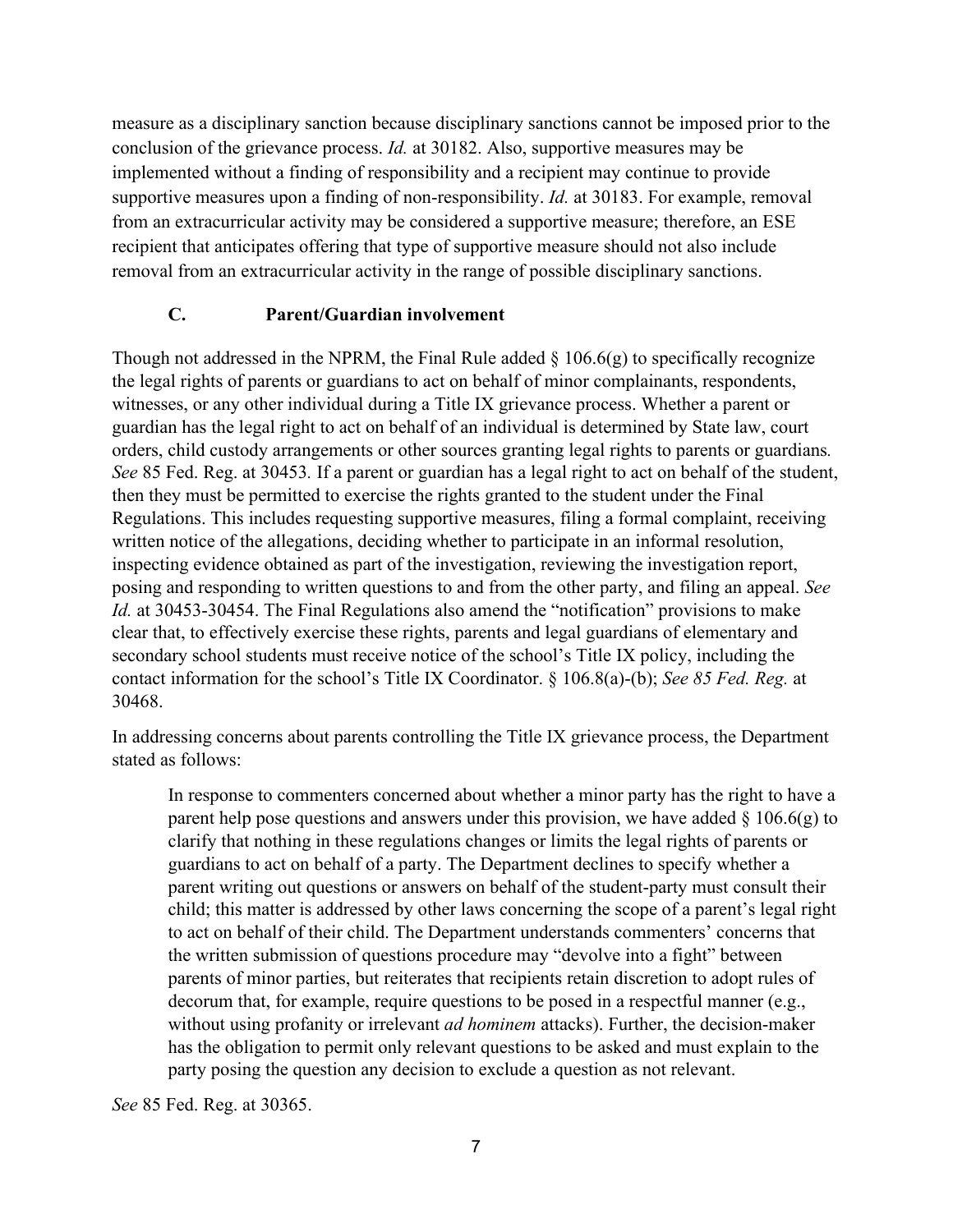The Department also makes clear that parents or guardians must be permitted to accompany the student to meetings, interviews, and hearings during the Title IX grievance process. The Department notes, however, that the right of parents or guardians to act on behalf of a student does not preclude student parties from also having an advisor of their choice during the Title IX grievance process. As the Department explained, "where a young student's parent is unsupportive or unable to assist the student, the student is still entitled to an advisor of choice (under §  $106.45(b)(5)(iv)$  and nothing in the final regulations precludes a recipient from adopting a policy of offering to provide an advisor to students, as long as such a policy makes a recipient-offered advisor equally available (on the same terms) to complainants and respondents, per the revised introductory sentence of § 106.45(b)." *See* 85 Fed. Reg. at 30491.

In light of these additions to the Final Rule, schools must ensure that parents and legal guardians of elementary and secondary school students receive notice of the school's Title IX policy, including contact information for the Title IX Coordinator. Further, parents and legal guardians must be notified of any report or allegations of sexual harassment involving their minor child. Schools may also want to consider adopting written expectations for parents who participate in a Title IX grievance process, such as rules of decorum or non-disclosure obligations related to the review of evidence. Finally, schools may want to consider training school employees to serve as advisors to students in navigating the Title IX process.

## **D. Manifestation Determinations and Other IDEA/504 issues**

The final rule does not supersede the IDEA, Section 504 or the Americans with Disabilities Act. *See* 85 Fed. Reg. at 30487. Without further explanation, the Department states that "[t]he final regulations provide significant flexibility for recipients, and recipients may utilize this flexibility in challenging cases, including where a recipient must comply with both these final regulations, and applicable disability laws." *Id*.

The IDEA and Section 504 are likely to present barriers to Title IX compliance because of the separate procedural safeguards that must be used when changing the educational program or placement of a student with disabilities. In cases where the respondent, the complainant, or both students are identified under the IDEA or Section 504, a Local Educational Agency is prohibited from unilaterally changing the respondent's educational program. Similarly, a Local Educational Agency is obligated to provide a Free, Appropriate Public Education (FAPE), and the individualized educational needs of certain students may prevent schools from implementing some of the Department's suggestions, such as virtual classes, while a process is pending. The IDEA requires parental participation and consent, which will impede swift implementation of emergency removals and supportive measures.

Most importantly, Local Educational Agencies are prohibited from applying student conduct rules and discipline to students with disabilities where proposed disciplinary measures would result in a change of the student's educational placement and the student's conduct is a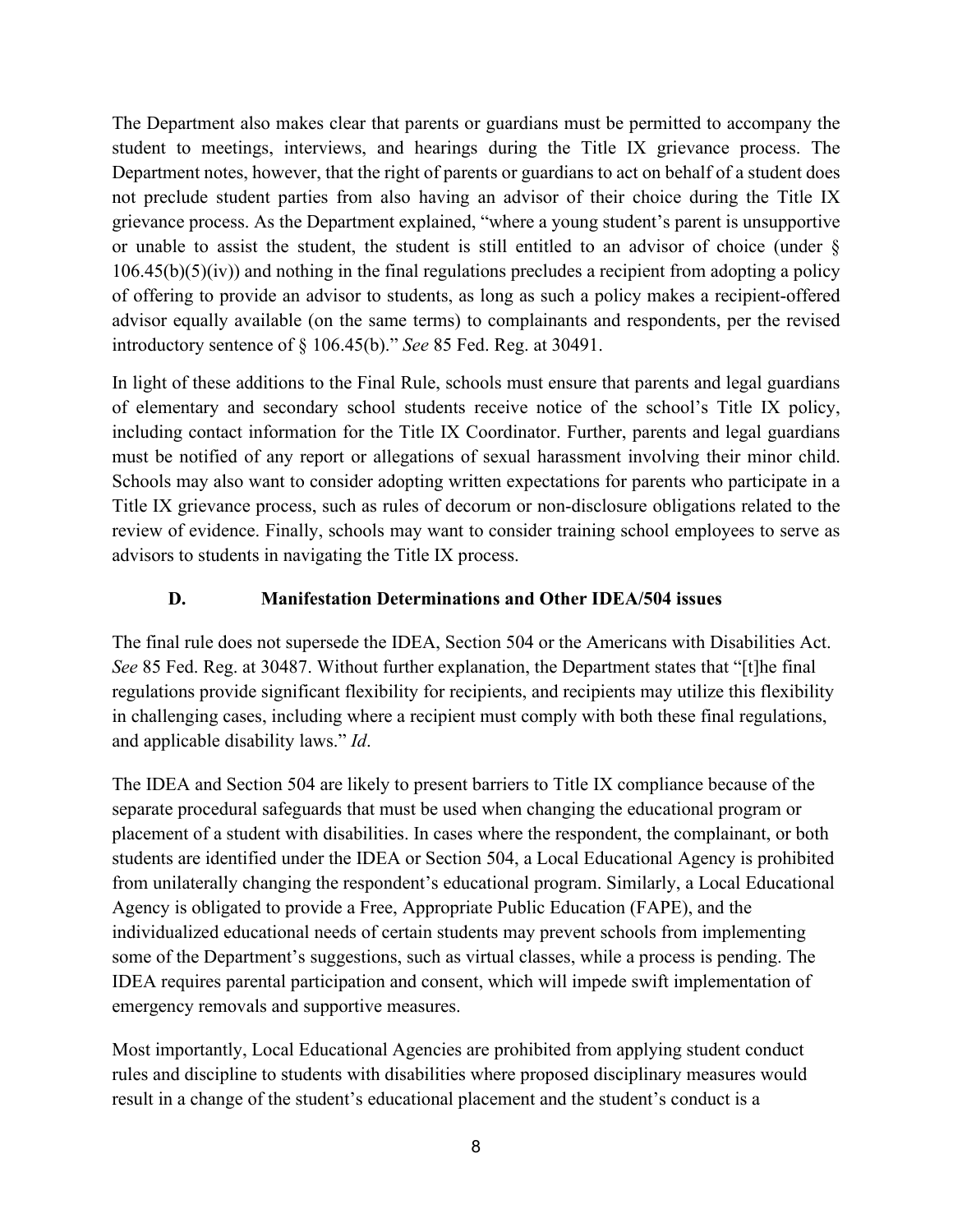manifestation of the student's disability. *See* 34 C.F.R. 300.530(e). The nuanced requirements for manifestation determinations differ state by state, but the general process involves a team decision with parent involvement, a procedural safeguard for parents to challenge the decision, and mandated special education responses to conduct that is a manifestation of a student's disability.

Local Educational Agencies should also be aware of their obligation to provide FAPE to students with disabilities. So, for example, the Department makes a distinction between supportive measures that are "designed" to restore or preserve a complainant's equal access to the recipient's educational program rather than supportive measures that "do" accomplish that equal access goal. 85 Fed. Reg. at 30181. The Department states that requiring recipients to design supportive measures "for that purpose rather than insisting that such measures actually accomplish that purpose protects recipients against unfair imposition of liability" under Title IX. *See Id*. However, when supportive measures are implemented for students with disabilities, Local Educational Agencies must continue to provide FAPE. A supportive measure provided to a student with disabilities that is designed to provide equal educational access but that fails to actually provide that access may expose the Local Educational Agency to liability under the IDEA even if the Department believes that the same situation would not result in liability exposure under Title IX.

## **IV. Staffing/Personnel**

## **A. Responsible Employees Definition**

The commonly used term "responsible employee" is not used in the Final Regulations; however, the regulations state that a school district has "actual knowledge" of sexual harassment or allegations of sexual harassment when any employee of an elementary and secondary school has knowledge of said conduct. § 106.30. This is a significant change from the NPRM.

## **B. Special Cases: Coaches, Contractors, etc.**

It is recommended that all employees receive training on their role to ensure compliance with these regulations, but training is not required under the regulations. These employees may include school bus drivers, janitorial staff, cafeteria workers, counselors, school nurses, and school resource officers (SROs). School districts will need to evaluate these positions, and likely more, to determine how to implement this requirement to ensure compliance.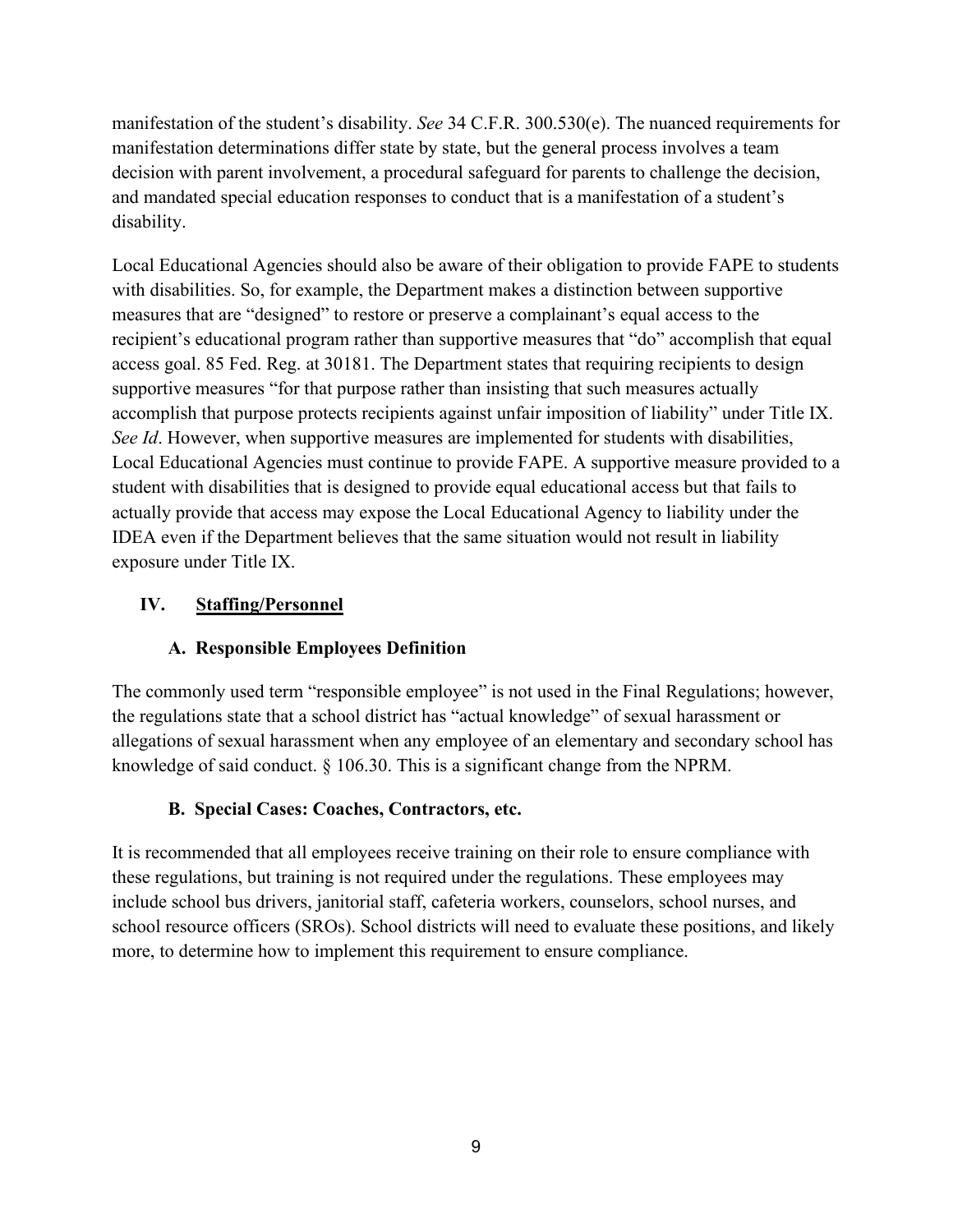## **V. Other Elementary and Secondary Education Policy Issues**

#### **A. Definitions/Applicability Issues**

#### **1. VAWA Definition**

In addition to defining sexual harassment using the *Davis v. Monroe* standard (conduct that is so severe, pervasive, and objectively offensive that it effectively denies a person equal access to education, discussed further in the Joint Guidance Memo on [Definitions: Sexual Harassment\)](https://system.suny.edu/media/suny/content-assets/documents/sci/tix2020/Sexual-Harassment.pdf), the Final Rule incorporates the definitions of sexual assault, dating violence, domestic violence, and stalking from the Clery Act as amended by the Violence Against Women Act (VAWA). The Department explains that these four Clery/VAWA offenses need not meet the *Davis* elements of severity, pervasiveness, and objective offensiveness to constitute sexual harassment under Title IX. Therefore, a single instance of sexual assault, dating violence, domestic violence or stalking may be covered under Title IX. *See Final Regulations*, at 40-42.

Although elementary and secondary schools are not subject to the Clery Act unless they receive funding under the Higher Education Act, ESE schools must now look to the Clery/VAWA definitions of sexual assault, dating violence, domestic violence and stalking in order to address these forms of sexual harassment under Title IX. ESE schools will therefore want to amend their Title IX policies to include the Clery/VAWA definitions of sexual assault, dating violence, domestic violence and stalking (condensed definitions below), where such conduct is on the basis of sex:

> "Sexual Assault": Any sexual act directed against another person, without consent of the victim, including instances where the victim is incapable of giving consent.

- "Rape" is the penetration, no matter how slight, of the vagina or anus, with any body part or object, or oral penetration by a sex organ of another person, without the consent of the victim. This offense includes the rape of both males and females.
- "Fondling" is the touching of the private body parts of another person for the purpose of sexual gratification, without the consent of the victim, including instances where the victim is incapable of giving consent because of his/her age or because of his/her temporary or permanent mental incapacity. Fondling is recognized as an element of other sex offenses.
- "Incest" is sexual intercourse between persons who are related to each other within the degrees wherein marriage is prohibited by law.
- "Statutory Rape" is sexual intercourse with a person who is under the statutory age of consent.

"Domestic violence" includes asserted violent misdemeanor and felony offenses committed by the victim's current or former spouse, current or former cohabitant, person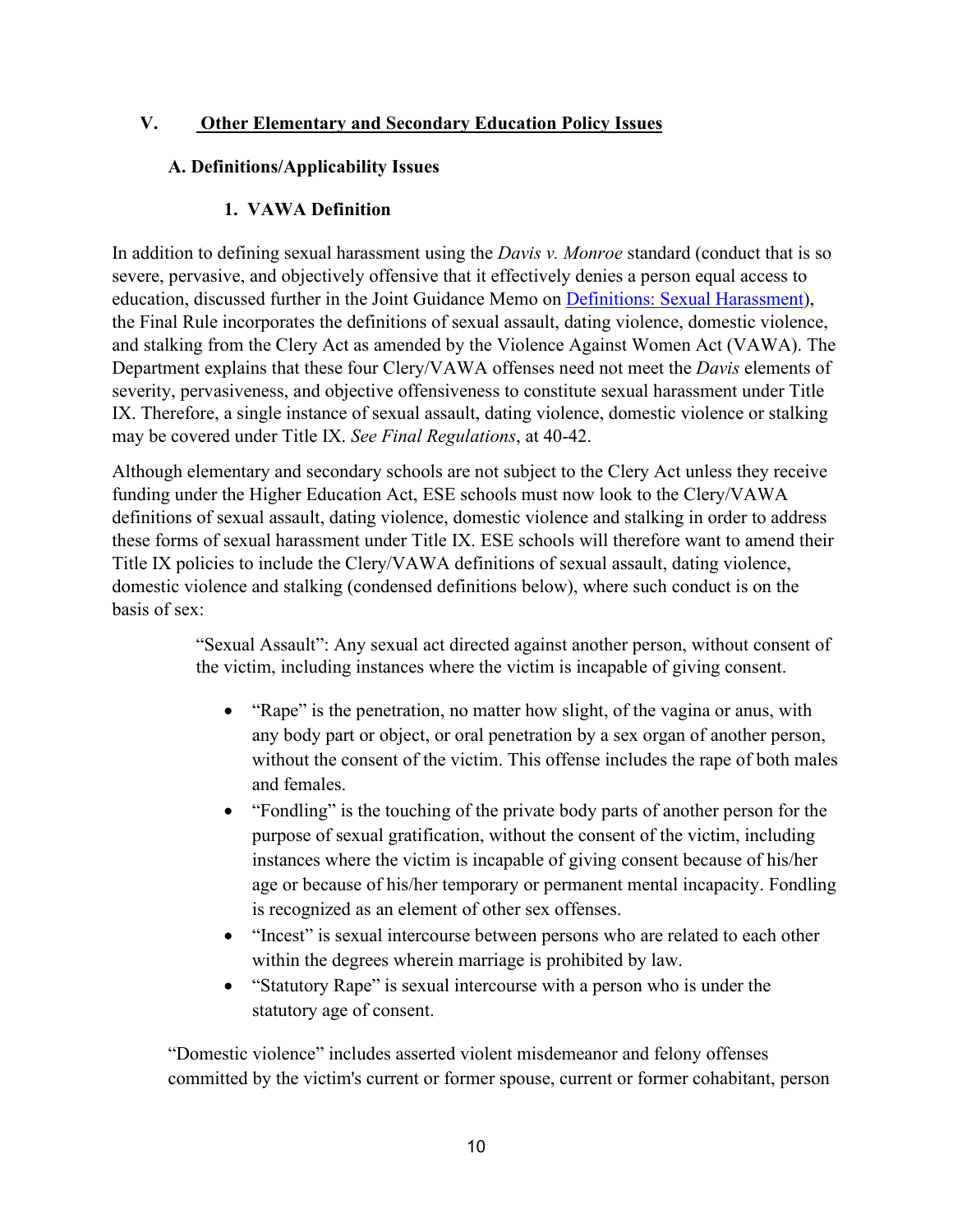similarly situated under domestic or family violence law, or anyone else protected under domestic or family violence law.

"Dating violence" means violence by a person who has been in a romantic or intimate relationship with the victim. Whether there was such relationship will be gauged by its length, type, and frequency of interaction.

"Stalking" means a course of conduct directed at a specific person that would cause a reasonable person to fear for her, his, or others' safety, or to suffer substantial emotional distress.

Under the Final Rule, "sex-based" conduct that meets the Clery/ VAWA definitions of sexual assault, domestic violence, dating violence or stalking must be addressed through the school's Title IX process and comply with the procedural requirements outlined by the Department.

# **2. Clery (in special cases)**

In some cases, elementary and secondary schools may receive Higher Education Act funding, such as where they provide adult education programs where students can access Federal Student Aid funds. In those situations, the requirements of the Clery Act apply to the school. The Clery Act is codified at 20 U.S.C. 1092(f), and its regulations may be found at 34 C.F.R. 668.46.

Schools with Clery Act obligations must continue to comply with those requirements, including the procedural requirements imposed by 34 C.F.R. 668.46(k), which imposes special procedures for institutional disciplinary action in cases of alleged sexual assault, dating violence, domestic violence, or stalking. Under this regulation, a Clery-compliant formal grievance procedure relating to one of these four types of allegations must include:

- The types of disciplinary proceedings available to resolve such complaints at the institution
- The steps, anticipated timelines, and decision-making process for each type of disciplinary proceeding
- How to file a disciplinary complaint
- How the institution determines which type of proceeding to use based on the circumstances of a complaint
- The standard of evidence that will be used during the proceeding
- All possible sanctions that the institution may impose
- A provision that the proceedings will include a prompt, fair, and impartial process from the initial investigation to the final result
- Proceedings conducted by official who, at minimum, receive annual training on the issues related to dating violence, domestic violence, sexual assault, and stalking, and on how to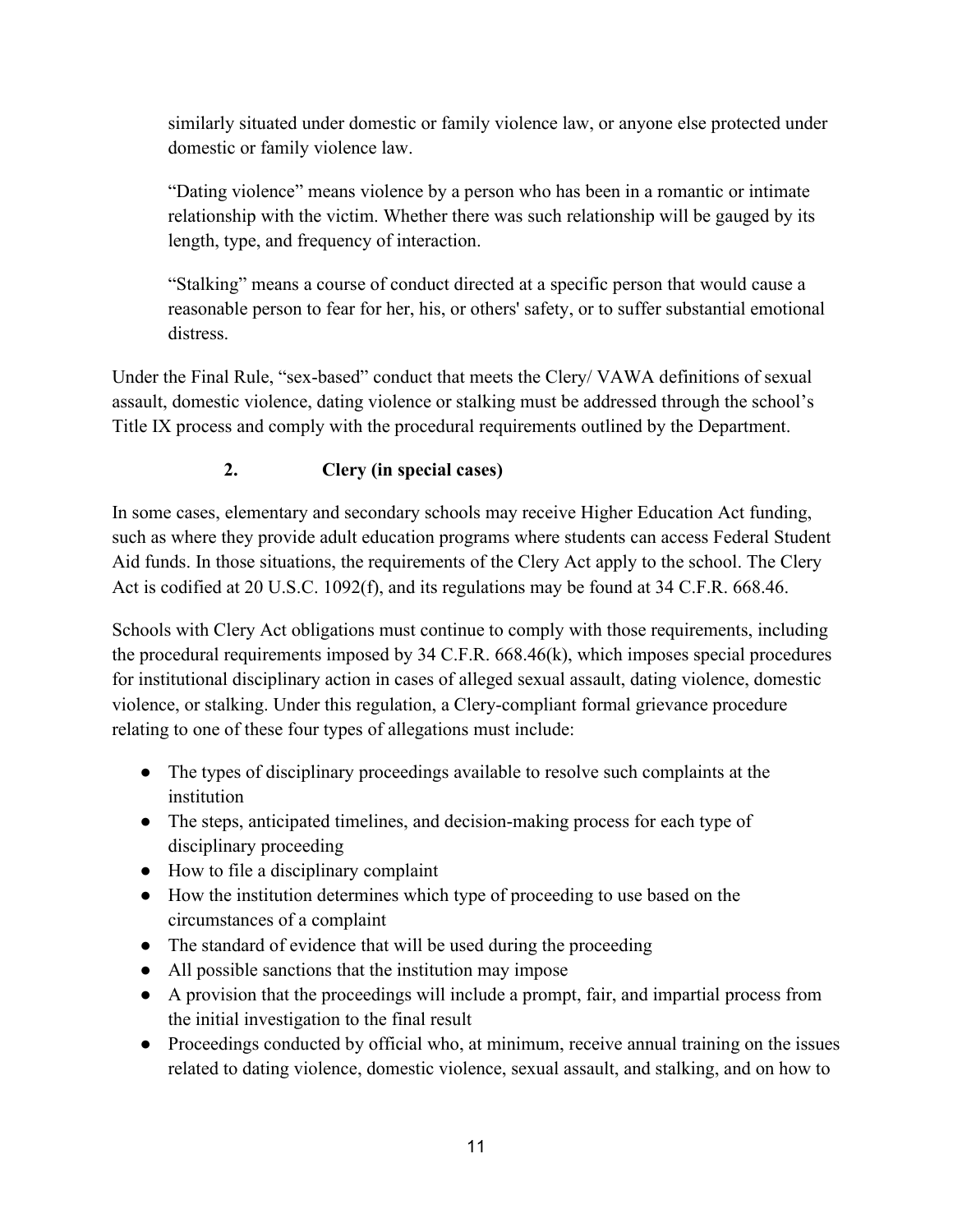conduct an investigation and hearing process that protects the safety of victims and promotes accountability

- The same opportunities for both "the accuser and the accused" to have others present during any institutional disciplinary proceeding, including the opportunity to be accompanied to any related meeting or proceeding by the advisor of their choice
- No limitations on the choice of advisor or presence for either the accuser or the accused in any meeting or institutional disciplinary proceeding, except that the institution may establish restrictions regarding the extent to which the advisor may participate in the proceedings, as long as the restrictions apply equally to both [all] parties
- Simultaneous notification, in writing, to both "the accuser and the accused" [all parties] of:
	- The result of an institutional disciplinary proceeding,
	- The institution's procedures to appeal the result of the proceeding, if such procedures are available,
	- Any changes to the result, and
	- When such results become final

Applicable definitions relating to these requirements may be found in the Clery regulation itself, and additional information can be found in the *[Handbook for Campus Safety and Security](https://www2.ed.gov/admins/lead/safety/handbook.pdf)  [Reporting](https://www2.ed.gov/admins/lead/safety/handbook.pdf)*, which is published by the U.S. Department of Education's Office of Postsecondary Education and is available on its website.

## **3. CARES Act and applicability to private schools that received federal financial assistance**

Title IX applies to schools that receive federal financial assistance. Historically, many private, independent ESE schools have not received federal financial assistance and therefore have not been subject to Title IX's requirements. However, in the wake of Covid-19, many private ESE schools applied for a loan under the Paycheck Protection Plan (PPP) in the CARES Act with the Small Business Administration (SBA). According to the SBA, Private ESE schools that received a PPP loan are deemed recipients of federal financial assistance and required to comply with certain federal non-discrimination laws, including Title IX. However, the SBA guidance states that "once the loan is paid or forgiven, the nondiscrimination obligations will no longer apply."

PPP borrowers are required to comply with SBA's Title IX regulations, which are much less detailed and prescriptive than the Department of Educations' Final Rule. However, the SBA may choose to revise their regulations to conform with the Department's Final Rule. Private schools that received PPP loans will want to monitor any changes to the SBA's Title IX regulations and ensure they are complying with the SBA's regulations under Title IX, which require schools to have a Title IX policy, institute a "prompt and equitable resolution" process for addressing Title IX complaints, designate a Title IX coordinator to oversee the school's compliance with Title IX,